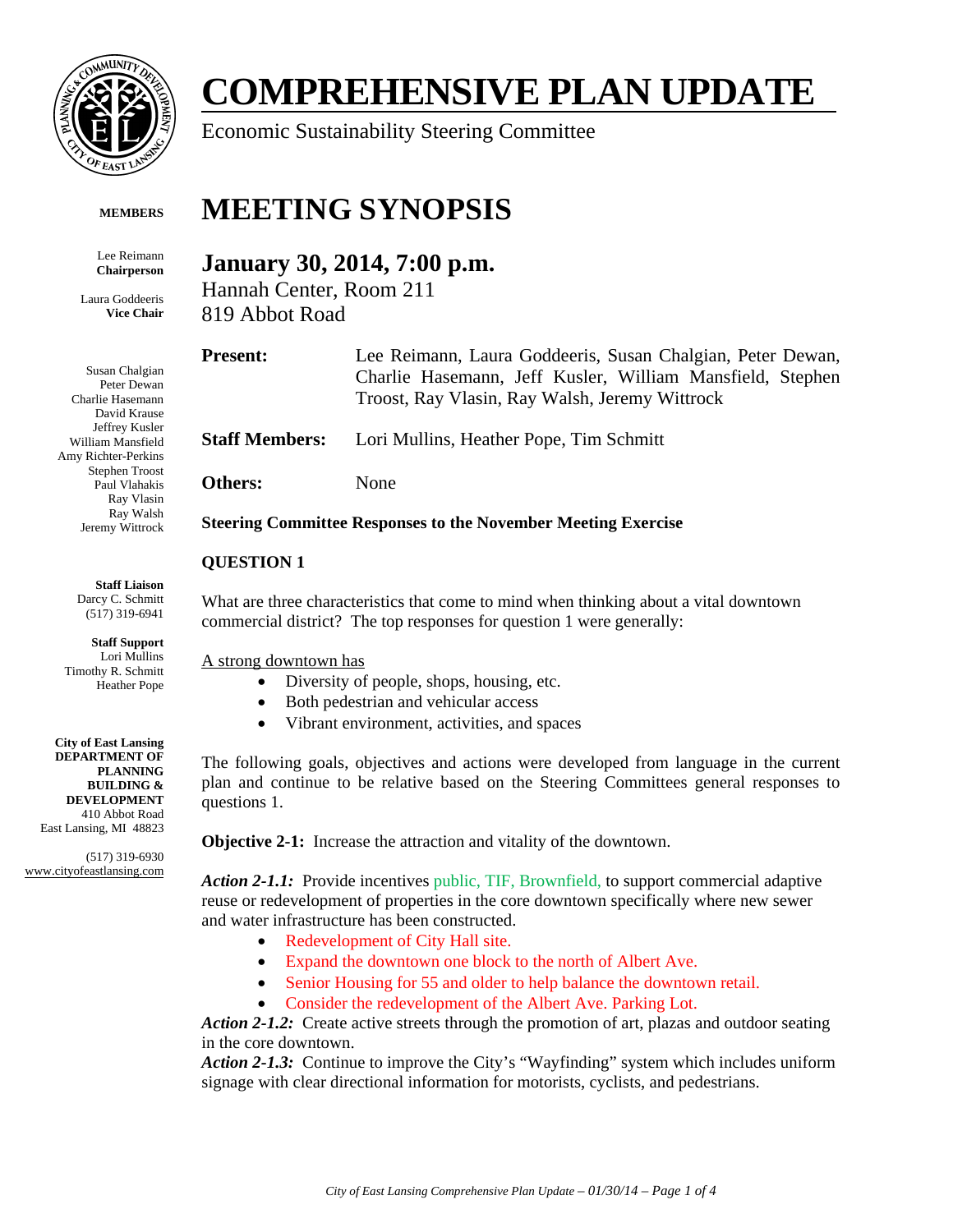*Action 2-1.4:* Encourage alternative parking options to reduce infrastructure needed and vehicle use.

• Conduct and assessment on surface parking lots to determine best use (parks, open space). *Action 2-1.5:* Continue to collaborate with downtown property owners to recruit a broader diversity of

retail including, but not limited to urban grocery, soft goods, and higher quality restaurants.

 Look at more intentional businesses to mix with housing (i.e. grocer, hardware store) *Action 2-1.6:* Implement design guidelines for the downtown that include enhancements to both the public and private portions of the streetscape and create additional open/greenspace.

**Action 2-1.7:** Work with the Capital Area Transit Authority and MDOT to maintain downtown access, greenspace, and median alignment during design of redevelopment projects and Bus Rapid Transit design and development.

## **QUESTION 2**

What are three characteristics that come to mind when thinking about a vital downtown commercial district? The top responses for question 2 were generally:

A strong commercial area has/is

- Strong vehicular access
- Well designed
- Meets the needs to the neighborhood market
- Diversity, quality, and compatible

The following goals, objectives and actions were developed from language in the current plan and continue to be relative based on the Steering Committees general responses to questions 2.

**Objective 2-3:** Support the development of Mixed-Use Neighborhood Service Districts to provide basic retail services for the convenience of residents.

• Need a better definition for "Mixed-Use"

*Action 2-3.1:* Revise zoning and land use policies in a way that will balance the housing, office, technology, and commercial needs to the City.

*Action 2-3.2:* Institute a minimum building height in commercial districts to prevent strip center development and encourage the redevelopment of existing commercial areas to include mixed-use, multiple-story buildings.

 Residential and commercial mixed–use is not two floors of residential above a business. Better definition needed. ( Parking/Residential, Office/Residential, Commercial/Residential)

**Objective 2-4:** Encourage continued growth where appropriate.

• Redevelopment at the gateway's into East Lansing.

Action 2-4.1: Revise land use policies for the area along Lake Lansing Road to improve upon existing land uses patterns.

*Action 2-4.2:* Market the opportunities for the redevelopment and revitalization of underutilized commercial properties.

- Redevelopment readiness community
- Add under this section: Abbot/Burcham, Coolidge/Coleman, Trowbridge
- Connect mix-use and transportation

*Action 2-4.3:* Promote the redevelopment of the commercial properties at the intersection of Harrison and Michigan Avenues into a new and more efficient neighborhood commercial area.

Action 2-4.4: Promote collaboration with the City of Lansing to improve properties along West Michigan Avenue with innovative redevelopment.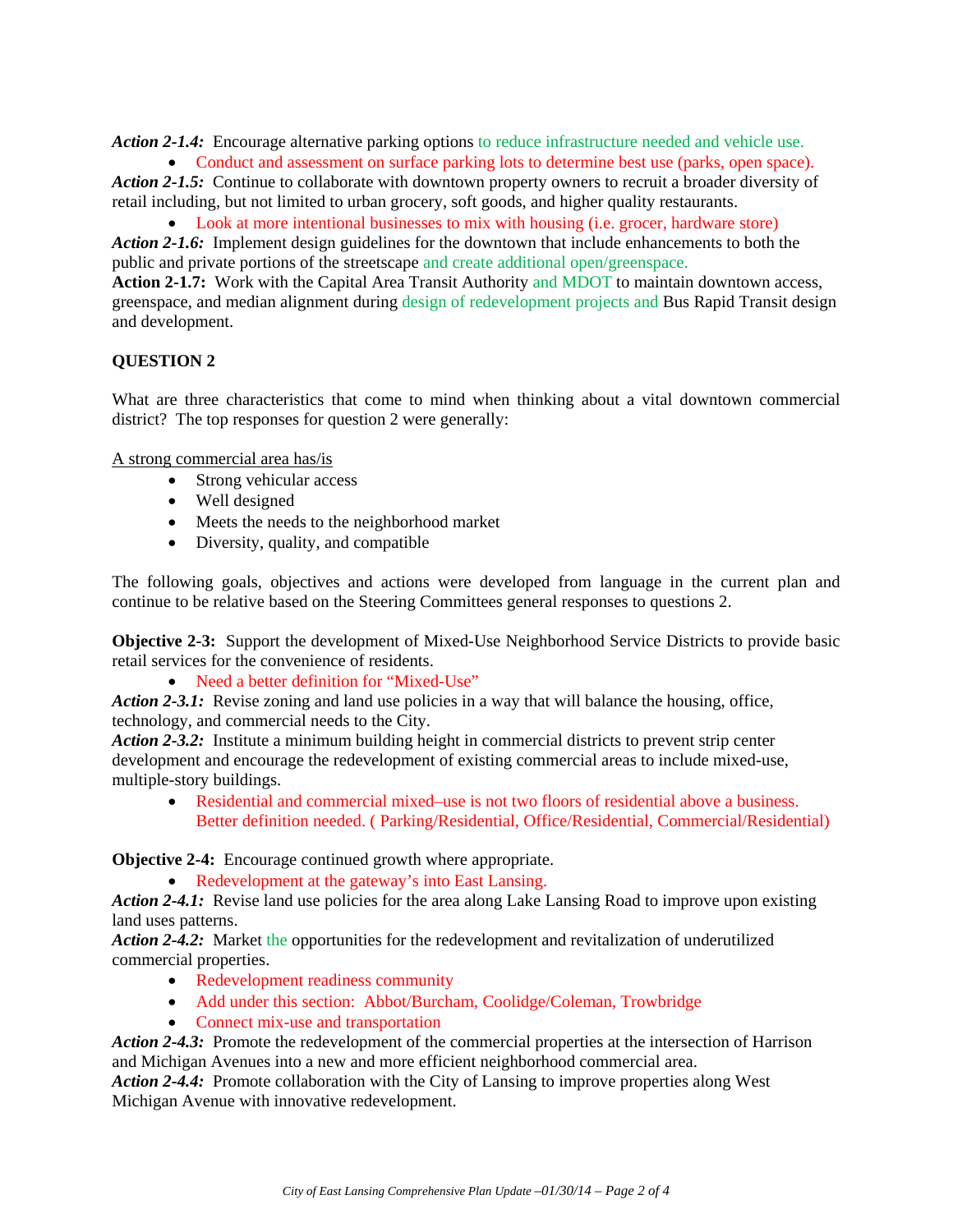#### • Michigan Ave. Corridor Plan

Action 2-4.5: Provide economic incentives, TIF, Community Reinvestment, and Brownfield, to support the implementation of the East Village Master Plan.

#### **QUESTION 3**

What are three key things to making East Lansing more attractive to talented, professional individuals? The top responses for question 3 were generally:

To Attract Talent, East Lansing Needs:

- Jobs
- Culture, arts, music, and fun!
- Quality, affordable and diverse housing
- Promote existing talent and services

The following goals, objectives and actions were developed from language in the current plan and continue to be relevant based on the Steering Committees general responses to questions 3.

**Objective 2-5:** Promote the development and growth of the knowledge-based economy.

*Action 2-5.1:* Create a program to retain Technology Innovation Center (TIC) graduates within the City limits.

*Action 2-5.2:* Partner with Lansing Economic Area Partnership (LEAP) to provide business support services for management of the TIC throughout the City.

*Action:* **2-5.3**: Support the University's efforts to commercialize technology.

• Retain retirees, recent graduates from the University, FRIB employees.

There are some items that the Steering Committees and public raised that need to be discussed further, to allow Staff the background to draft effective objectives and actions. We do not want the Steering Committees to get into the specifics of "wordsmithing" the objectives and actions, Staff will work on that after the Steering Committees have talked further and will bring language back to address outstanding items. These include:

To Attract Talent, East Lansing Needs:

- Culture, arts, music, and fun!
- Promote existing talent and services
- Accessibility to places and entertainment

#### A Strong commercial area has/is

- Well designed
- Meets the needs of the neighborhood market

Additionally, there were some items from the Steering Committee's discussion that are being discussed with other Steering Committees to work on more directly, as they are more relevant to their charges as a Steering Committee. They are:

To Attract Talent, East Lansing Needs:

Quality, affordable and diverse housing (Housing and Human Dignity Committees)

#### A strong commercial area has/is